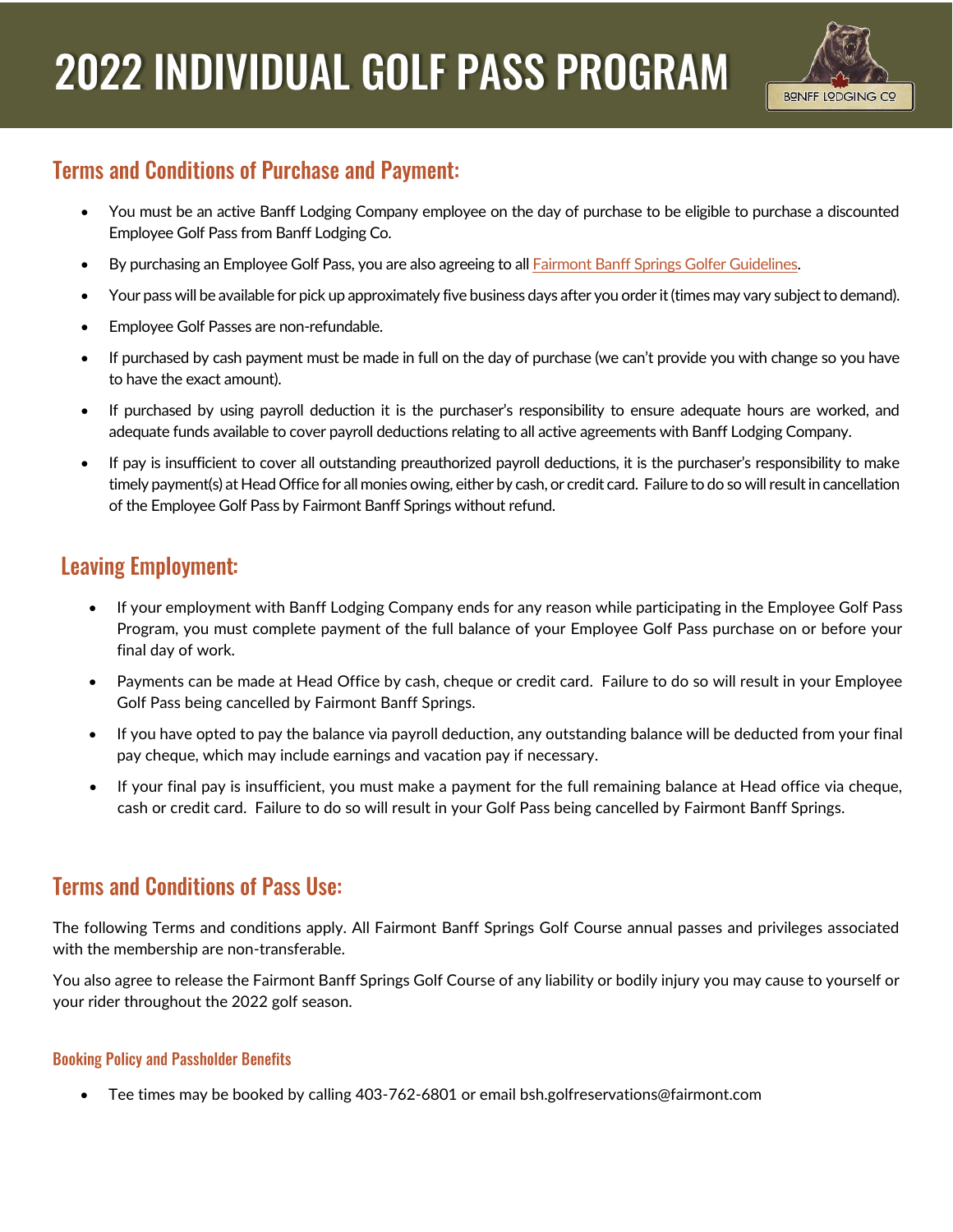# **2022 INDIVIDUAL GOLF PASS PROGRAM**



- Please have your membership with you to ensure you receive the appropriate discounts.
- Pass includes unlimited play on the tunnel mountain 9 (based on tee time availability)
- Passholders receive 15% discount on regular priced merchandise (excluding hard goods) in the pro shop
- Passholders receive 15% discount on golf course food & beverage (clubhouse, snack bar & beverage cart)
- Discount on specially ordered equipment. For inquiries, please email Andrew.szewczuk@fairmont.com for a quote
- Tunnel plus passholders receive 7 Stanley Thompson passes that can be used Monday to Thursday after 2:30pm
- Passholder-guest privileges apply for up to a foursome (opening to June 3rd: \$41.00, June 4th to close: \$51.00)
- Passholder-guests privileges do not apply on the Stanley Thompson 18
- Tee times can be booked 7-days in advance
- If booking for multiple people all names must be provided to guarantee the reservation

### No Shows and Cancellations

- First offence with be a verbal warning.
- Second offence will be a \$69 + G.S.T. The full guest green fee rate plus G.S.T. will be charged for guest No Shows per player
- Third offence will result in a \$69 + G.S.T. The full guest green fee rate plus G.S.T. will be charged for guest No Shows per player. The Primary and/or Secondary member's privilege(s) will be suspended pending a review.
- Exceptions will only be made for weather, medical or extenuating circumstances.
- Cancellations must be made 24 hours prior to a tee time.
- The No Show policy will be followed.
- Exceptions will only be made for weather, medical or extenuating reasons.

### On Course Dress Code

- Must wear collared or mock neck golf shirts (No t-shirts or muscle shirts).
- Golf or running shoes only, no boots or cleats.
- Must wear golf pants or shorts (No denim, track suits, joggers, cut-offs or board shorts)
- All members are responsible for the appearance of their guests

## Alcohol and Smoking Policy

- The consumption of outside alcohol of any kind is strictly prohibited on the Golf Course property
- The use of recreational cannabis is prohibited on all areas of the golf course property.
- Any violations will result in immediate membership review.